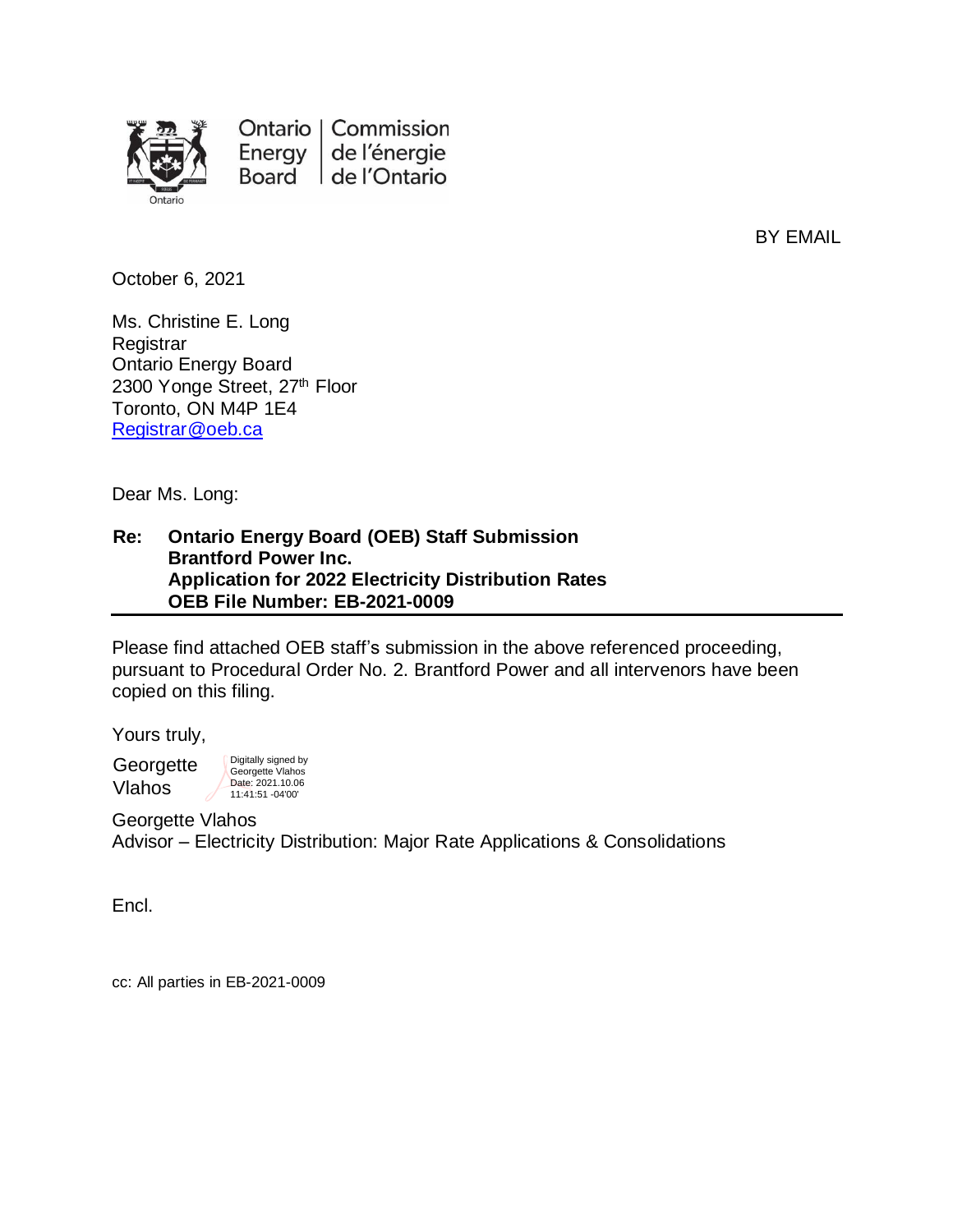

# **ONTARIO ENERGY BOARD**

# **OEB Staff Submission**

**Brantford Power Inc.**

**Application for 2022 Electricity Distribution Rates**

**EB-2021-0009**

**October 6, 2021**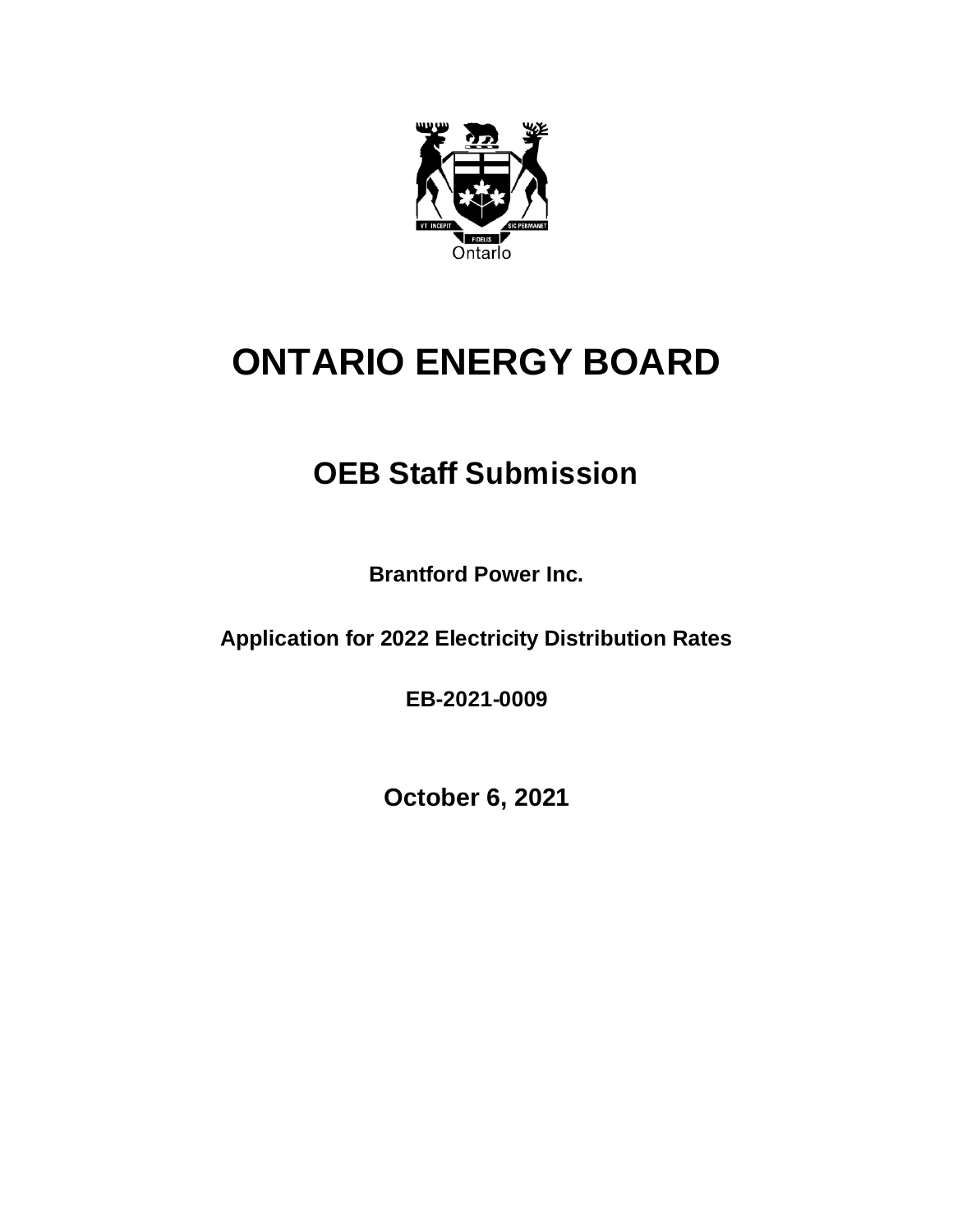#### **Introduction**

Brantford Power Inc. filed a cost of service application with the Ontario Energy Board, seeking approval for changes to the rates that Brantford Power charges for electricity distribution, beginning January 1, 2022. 1

The OEB issued an approved Issues List for this proceeding on July 12, 2021.<sup>2</sup> A settlement conference was held from August 30 to September 1, 2021 and continued on September 2, 2021. Brantford Power and the following intervenors participated in the settlement conference: Energy Probe Research Foundation, School Energy Coalition and the Vulnerable Energy Consumers Coalition (collectively, the parties). Energy+ Inc. was also an approved intervenor in this proceeding but did not participate in the Settlement Conference.

Brantford Power filed a settlement proposal on September 30, 2021. The settlement proposal represents a full settlement and is proposed by Brantford Power and the parties.

This submission is based on the status of the record at the time of the filing of the settlement proposal and reflects observations that arise from OEB staff's review of the evidence and the settlement proposal. It is intended to assist the OEB in deciding upon Brantford Power's application and the settlement proposal.

<sup>1</sup> Pursuant to section 78 of the *Ontario Energy Board Act*, 1998, S.O. 1998, c. 15, (Schedule B)

<sup>2</sup> EB-2021-0009, Decision on Issues List, July 12, 2021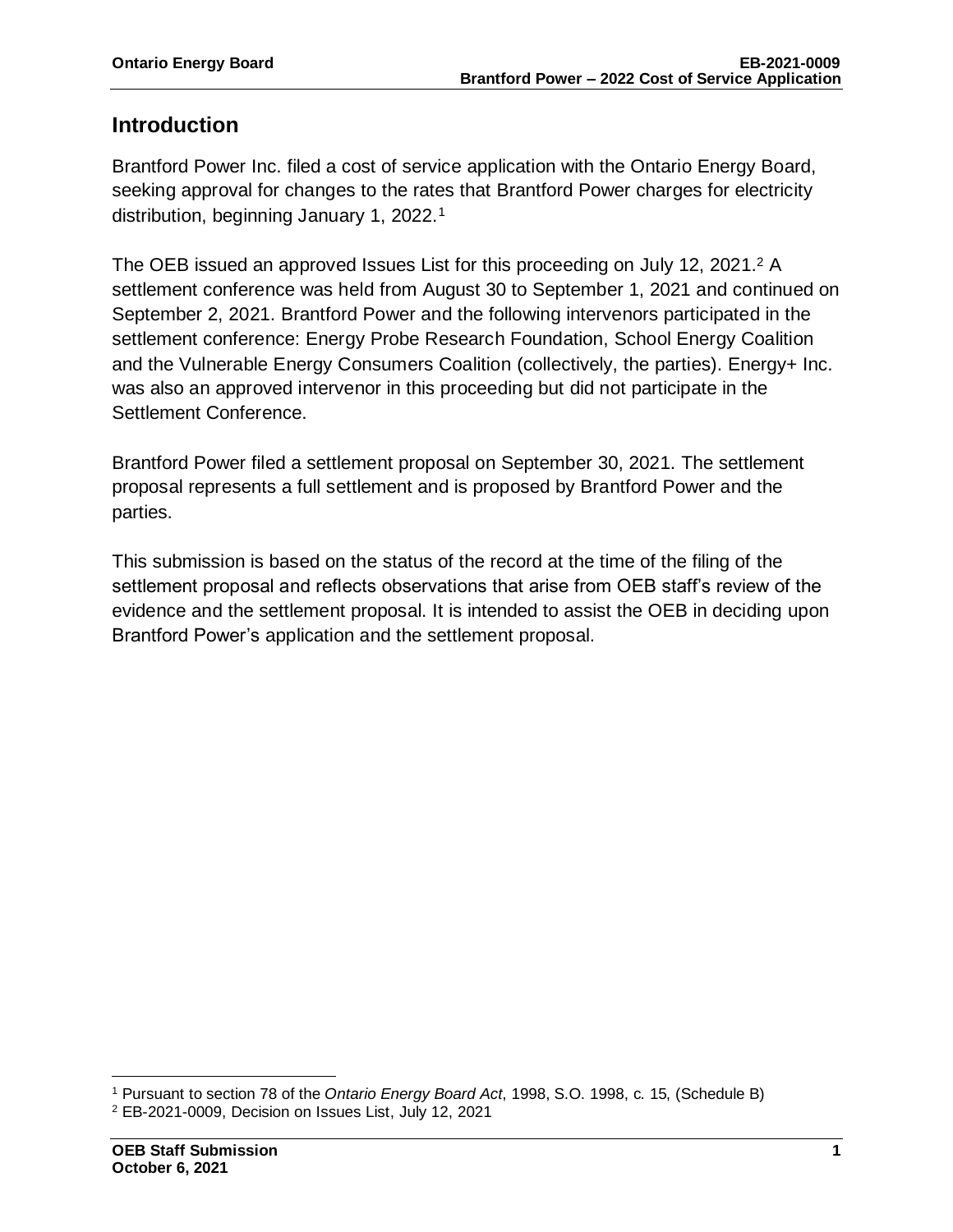# **Settlement Proposal**

OEB staff has reviewed the settlement proposal in the context of the objectives of the *Renewed Regulatory Framework<sup>3</sup>* , the *Handbook for Utility Rate Applications<sup>4</sup>* , applicable OEB policies, relevant OEB decisions, and the OEB's statutory obligations. OEB staff submits that the settlement proposal reflects a reasonable evaluation of the distributor's planned outcomes in this proceeding, appropriate consideration of the relevant issues, and ensures that there are sufficient resources to allow Brantford Power to achieve its identified outcomes in the five years of the plan from 2022 to 2026.

OEB staff further submits that the explanations and rationale provided by the parties support the settlement proposal and that the outcomes arising from the OEB's approval of the settlement proposal would reflect the public interest and would result in just and reasonable rates for customers.

For a typical residential customer with a monthly consumption of 750 kWh, the total bill impact under the filed settlement proposal is an increase of approximately \$2.98 per month before taxes and the Ontario Electricity Rebate, or 2.47%.

OEB staff provides specific submissions on certain issues set out in the Issues List.

# **OEB Staff Submission**

#### **Issue 1.0 – Planning**

#### Issue 1.1 – Capital

In its application, Brantford Power proposed total net capital expenditures of \$8.14 million (which are equal to the net capital additions) for the 2022 test year. The largest area of capital investment is system access which focuses on new residential and nonresidential connections as outlined in Brantford Power's Distribution System Plan (DSP).

For the purposes of the settlement of all issues in this proceeding, the parties have agreed that the opening rate base and capital budget for the test year are appropriate.

OEB staff submits that the agreement reached by the parties is reasonable.

<sup>3</sup> Renewed Regulatory Framework for Electricity Distributors: A Performance-Based Approach, October 18, 2012

<sup>4</sup> Handbook for Utility Rate Applications, October 13, 2016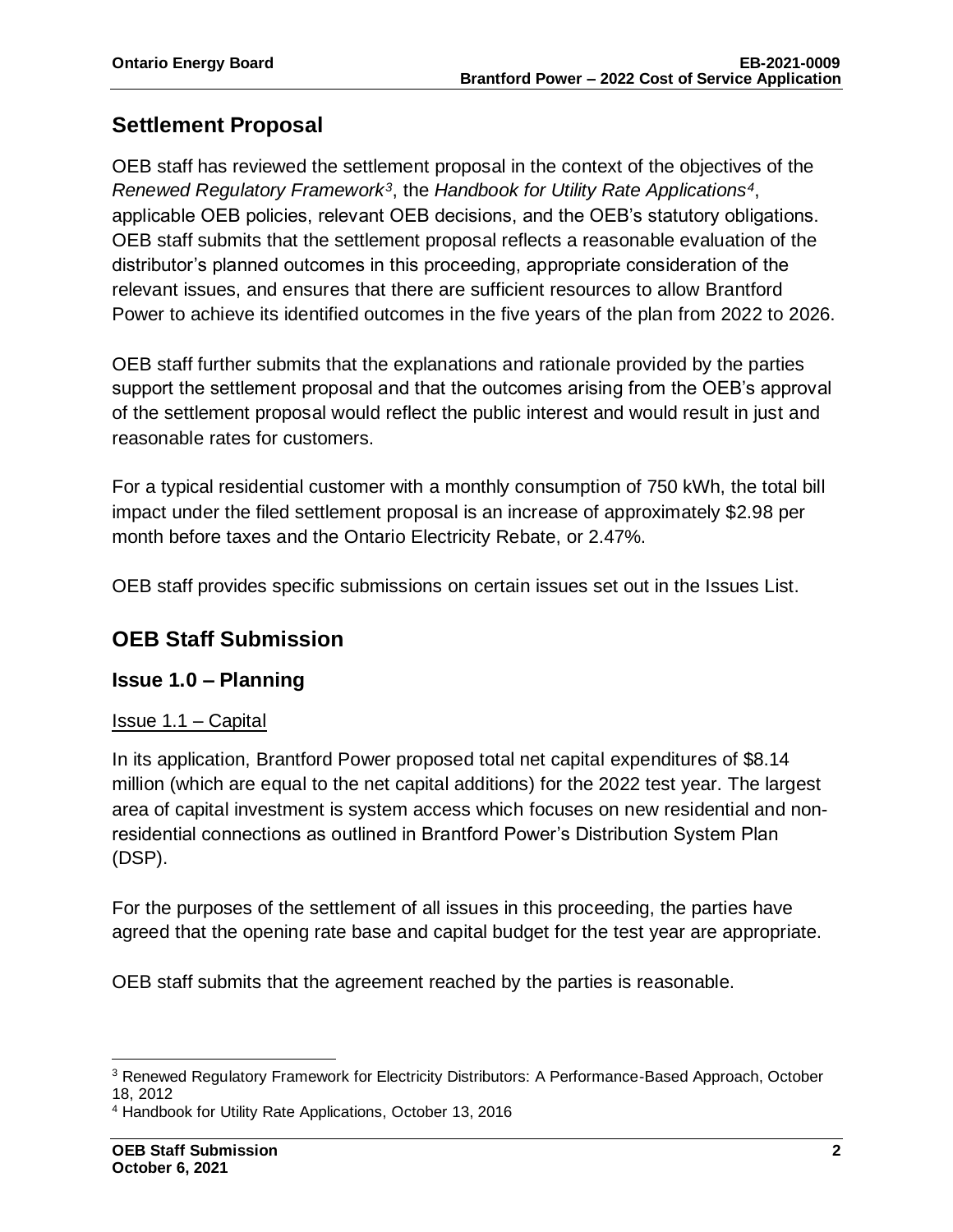#### Issue 1.2 – Operating, Maintenance, and Administration (OM&A)

Brantford Power proposed total OM&A spending of \$13.78 million for the 2022 test year.<sup>5</sup> Brantford Power provided a table summarizing the OM&A cost drivers in the test year relative to the historical and 2021 bridge year. Some examples include IT costs, cybersecurity costs, general & administrative salaries/benefits, 24/7 control room monitoring, HR and payroll etc.<sup>6</sup>

The parties agreed to an OM&A amount of \$12.55 million, which equates to an envelope reduction of \$1,230,640 to Brantford Power's proposed 2022 OM&A spending. The revised 2022 OM&A amount results in an increase of 25% from 2017 actual OM&A spending or 4% when compared to 2020 actual OM&A spending. The compound annual growth rate from 2017 actuals is 4.6%, or 1.9% when compared to 2020 actuals. OEB staff notes that Brantford Power is in Cohort 3 (the third most efficient group) as per the *Empirical Research in Support of Incentive Rate-Setting: 2020 Benchmarking Update.*<sup>7</sup>

OEB staff submits that the envelope reduction of \$1.23 million in OM&A is reasonable. OEB staff further notes that the settled OM&A envelope should ensure Brantford Power has the resources to maintain a safe and reliable distribution system. Brantford Power has applied the OM&A reduction on a proportional basis to each of its OM&A accounts to model the impacts of the adjustment. As noted in the settlement proposal, no specific reductions to Brantford Power's plans have been considered in the OM&A figures provided in Table 1.2A and Table 1.2B of the settlement proposal.

# **Issue 2.0 – Revenue Requirement**

The parties have agreed to a service revenue requirement of \$22.36 million and a base revenue requirement of \$21.29 million. The table below, replicated from the settlement proposal, shows the change in revenue requirement between Brantford Power's initially filed application and the settlement proposal. OEB staff has no concerns with the revenue requirement calculations.

<sup>&</sup>lt;sup>5</sup> This amount excludes property taxes and LEAP funding.

<sup>6</sup> EB-2021-0009, Application, Exhibit 4, Page 13

 $7$  Report to the Ontario Energy Board – "Empirical Research in Support of Incentive Rate-Setting: 2020 Benchmarking Update", prepared by Pacific Economics Group LLC., August 2021. As noted on page 9, stretch factors are assigned based on a three-year average of actual less predicted costs over the 2018- 2020 period. Those within 10% of predicted costs received a stretch factor of 0.30%.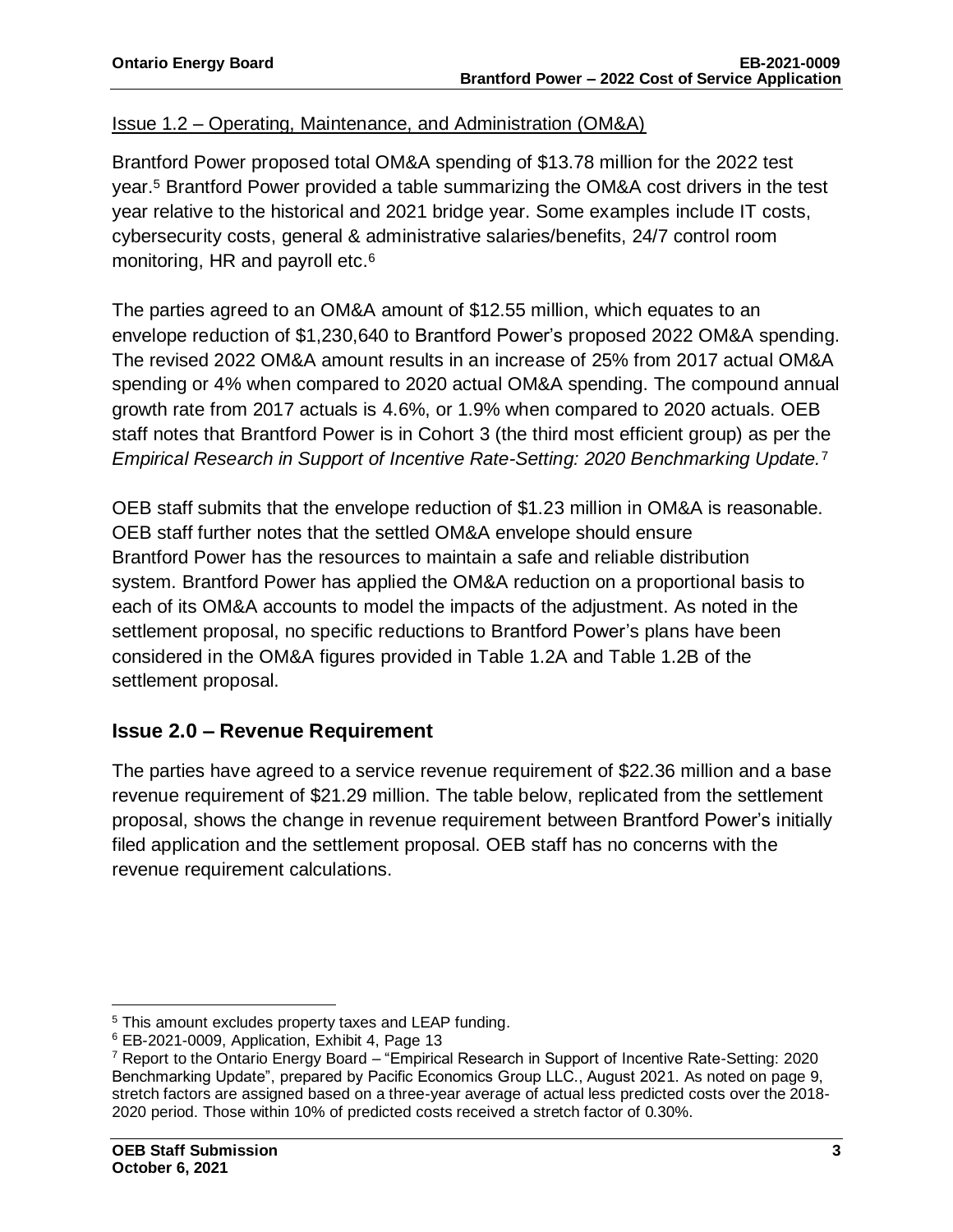| 2022 Test Year                  | Original<br><b>Application</b> | Pre-<br><b>Settlement</b><br><b>Clarification</b> | Change      | <b>Settlement</b><br>Proposal | Change        | <b>Total Change</b> |
|---------------------------------|--------------------------------|---------------------------------------------------|-------------|-------------------------------|---------------|---------------------|
| <b>OM&amp;A Expenses (excl.</b> | \$13,780,640                   | \$13,780,640                                      | \$0         | \$12,550,000                  | (\$1,230,640) | (\$1,230,640)       |
| property taxes and              |                                |                                                   |             |                               |               |                     |
| LEAP)                           |                                |                                                   |             |                               |               |                     |
| <b>Property Taxes</b>           | \$261,988                      | \$261,988                                         | \$0         | \$261,988                     | \$0           | \$0                 |
| <b>LEAP</b>                     | \$28,000                       | \$28,000                                          | \$0         | \$27,000                      | (\$1,000)     | (\$1,000)           |
| <b>Depreciation Expense</b>     | \$4,019,354                    | \$3,906,002                                       | (\$113,351) | \$3,906,002                   | \$0           | \$(113,351)         |
| <b>Return on Rate Base</b>      | \$5,148,360                    | \$5,170,924                                       | \$22,564    | \$5,163,390                   | \$(7,534)     | \$15,030            |
| <b>Grossed Up PILs</b>          | \$608,487                      | \$575,342                                         | \$(33,145)  | \$457,076                     | (\$118,266)   | (\$151,411)         |
| <b>Service Revenue</b>          | \$23,846,829                   | \$23,722,896                                      | \$(123,933) | \$22,365,456                  | (\$1,357,440) | (\$1,481,373)       |
| Requirement                     |                                |                                                   |             |                               |               |                     |
| <b>Other Revenues</b>           | \$1,067,032                    | \$1,067,032                                       | \$0         | \$1,067,032                   | \$0           | \$0                 |
| <b>Base Revenue</b>             | \$22,779,797                   | \$22,655,864                                      | (\$123,933) | \$21,298,424                  | (\$1,357,440) | (\$1,481,373)       |
| Requirement                     |                                |                                                   |             |                               |               |                     |
| <b>Distribution Revenue at</b>  | \$18,382,682                   | \$18,554,389                                      | \$171,707   | \$18,785,290                  | \$230,901     | \$402,607           |
| <b>Current Rates</b>            |                                |                                                   |             |                               |               |                     |
| Revenue                         | \$4,397,115                    | \$4,101,475                                       | (\$295,640) | \$2,513,134                   | (\$1,588,341) | (\$1,883,981)       |
| Deficiency/Sufficiency          |                                |                                                   |             |                               |               |                     |

**Table 1: Brantford Power Revenue Requirement**

#### **PILS Expense- Accelerated Capital Cost Allowance**

Bill C-97 introduced the Accelerated Investment Incentive program (AIIP), which provides for a first-year increase in capital cost allowance (CCA) deductions on eligible capital assets acquired after November 20, 2018. The AIIP is expected to be phased out starting in 2024, and fully phased out in 2028.

In its July 25, 2019 letter [\(CCA Letter\)](https://www.oeb.ca/sites/default/files/OEBltr-Acctng-Guidance-Bill-C97-20190725.pdf) titled *Accounting Direction Regarding Bill C-97 and Other Changes in Regulatory or Legislated Tax Rules for Capital Cost Allowance*, the OEB provided accounting direction on the treatment of the impacts from accelerated CCA resulting from the AIIP. The OEB established a separate sub-account, Account 1592 - PILs and Tax Variances, Sub-account CCA Changes to track the impact of any differences that result from the CCA change to the tax rate or rules that were used to determine the tax amount that underpins rates.

The parties agreed to Brantford Power's calculation of the CCA differences (including those pertaining to Incremental Capital Module (ICM) funded assets) that are accumulated in Account 1592, Sub-account CCA Changes from November 21, 2018 to December 31, 2021 by comparing the CCA on the actual (or forecast, as applicable) capital additions<sup>8</sup> in the respective period under the legacy rule to the accelerated CCA

<sup>8</sup> Note that for 2021, forecasted actual capital additions are used.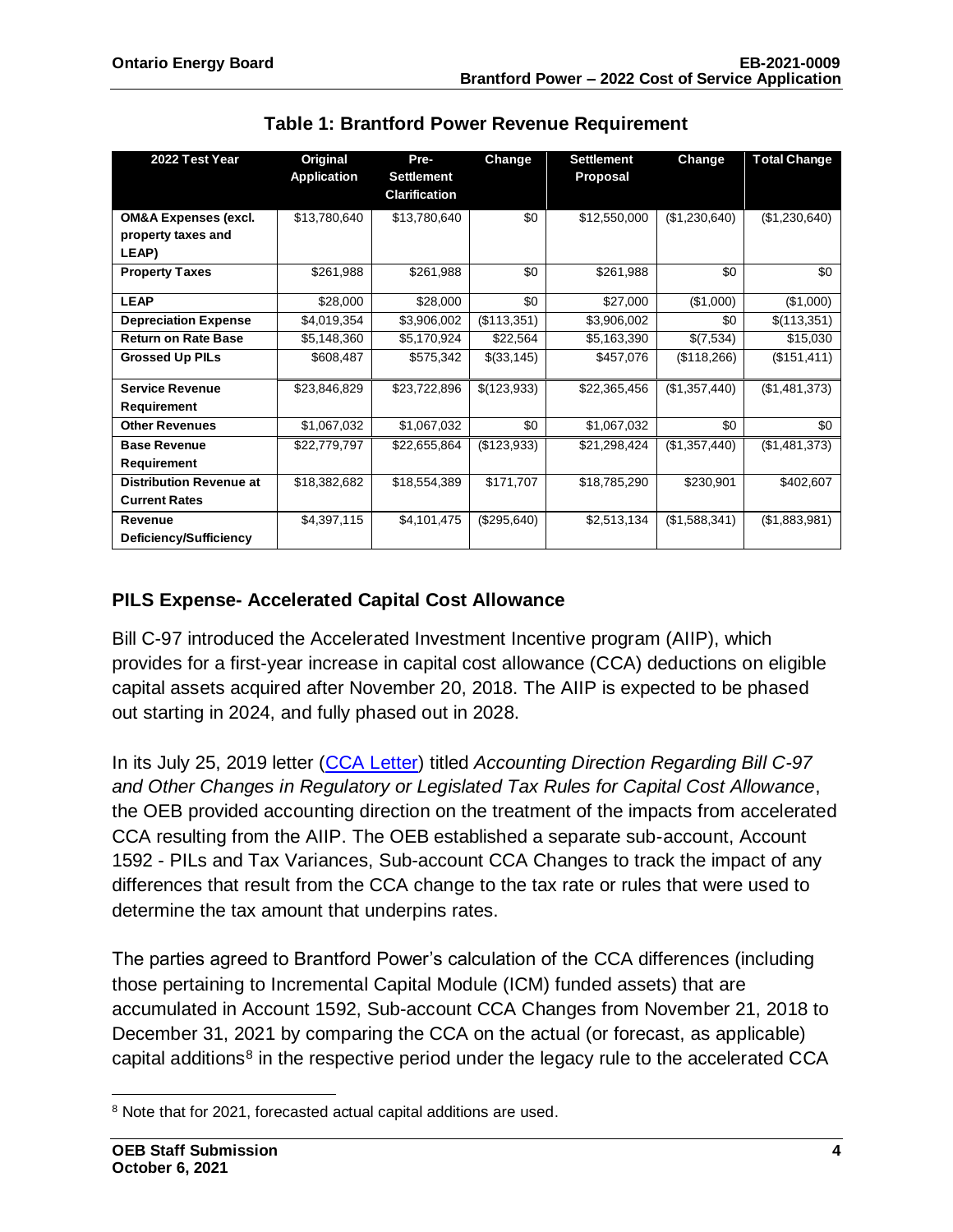on the same capital additions<sup>9</sup> in the respective period under the AIIP. The calculated 1592 sub-account credit balance of \$937,222 represents the full revenue requirement impact of the application of accelerated CCA as at December 31, 2021, including interest forecasted to December 31, 2021. The parties agreed that 100% of the revenue requirement impact is to be refunded to Brantford Power's ratepayers. OEB staff does not object to this approach, given the CCA Letter states that "determinations as to the appropriate disposition methodology will be made at the time of each Utility's costbased application". In addition, OEB staff notes that a refund of 100% of the subaccount to ratepayers has previously been approved by the OEB in a prior proceeding<sup>10</sup> and accepted by the OEB in settlement proposals of various proceedings.<sup>11</sup>

The CCA Letter also indicated that utilities were to reflect any impacts arising from CCA rule changes in their cost-based applications for 2020 rates and beyond and that the OEB may consider a smoothing mechanism to address any timing differences that could lead to volatility in tax deductions over the rate-setting term. The *Chapter 2 Filing Requirements for Electricity Distributors* further state that the OEB will assess smoothing proposals on a case-by-case basis and if the OEB is satisfied with the smoothing proposals, the recording of impacts from these CCA changes in Account 1592 may not be required during the incentive rate-setting term.<sup>12</sup>

In the current application, Brantford Power proposed a five-year smoothing adjustment to CCA that is reflected in PILs to address the phasing out of AIIP. The parties agreed to a smoothing adjustment of \$153,899 that is added to net income before taxes, where the adjustment is calculated as the average of the annual difference between i) CCA using the accelerated CCA equal to three times the legacy CCA and ii) the CCA using the CCA rule anticipated to be in place for the respective year (i.e. reflecting the phaseout of AIIP starting in 2024, equaling two times the legacy CCA rule). The CCA in the adjustment is calculated based on forecasted additions for each year from 2022 to 2026, consistent with Brantford Power's DSP. In OEB staff's view, the agreed-upon smoothing adjustment calculation is one of the appropriate methods to calculate a smoothing adjustment to address the phase out of AIIP. The total five-year difference between i) and ii) noted above, is ultimately forecasting the potential balance that would be recorded in the 1592 sub-account in the 2022 to 2026 period by comparing the CCA rule ultimately embedded in rates to the CCA rule actually in place in each year. Adding

<sup>9</sup> Ibid.

<sup>&</sup>lt;sup>10</sup> Enbridge Gas Inc. Deferral and Variance Account Disposition and Earnings Sharing Mechanism Decision and Order, May 6, 2021, EB-2020-0134

<sup>&</sup>lt;sup>11</sup> Hydro Ottawa 2021 Custom IR Decision and Order, EB-2019-0261, November 19, 2020 and Waterloo North Hydro Inc. 2021 Cost of Service Decision and Rate Order, EB-2020-0059, December 10, 2020 <sup>12</sup> Chapter 2 Filing Requirements for Electricity Distribution Rate Applications – 2021 Edition for 2022 Rate Applications, June 24, 2021, Page 38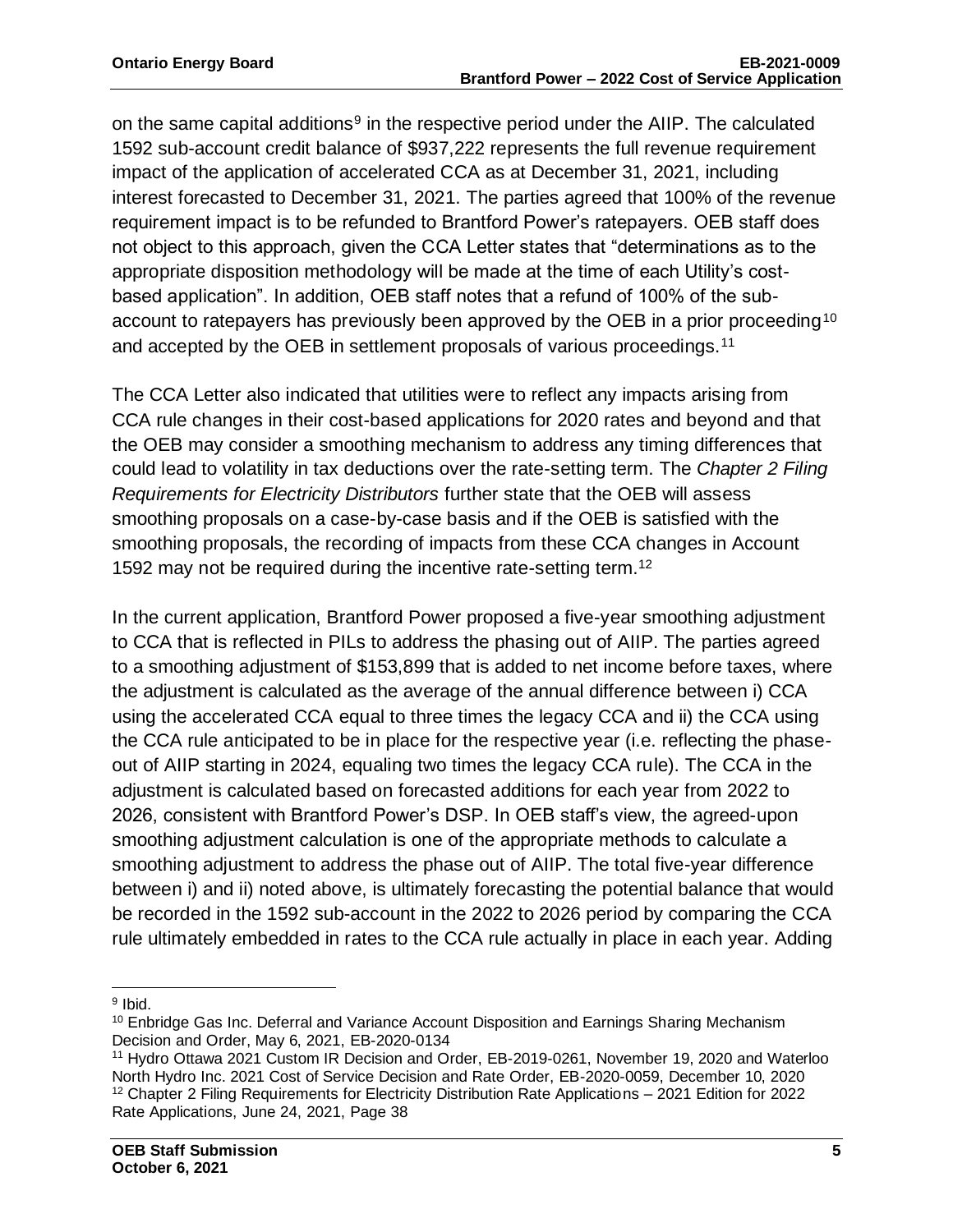one fifth of the total (i.e. the average of annual differences) to the net income before taxes is providing Brantford Power with recovery of the forecasted 1592 sub-account through PILs. Therefore, OEB staff agrees with the smoothing adjustment calculation.

The parties also agreed that Brantford Power's continued use of the 1592 sub-account during 2022 to 2026 will be limited to capture the impact of any changes in CCA rules, other than those contemplated in the AIIP (i.e. further CCA rule changes from the phase out of accelerated CCA rules expected to be in place during the IRM period). OEB staff agrees with this approach. In OEB staff's view, the intent of a smoothing adjustment is to address the change in CCA rules resulting from Bill C-97 upfront in the current application, instead of capturing the impact of those change in rules as they occur during the IRM period. Therefore, the 1592 sub-account would no longer be needed for the 2022 to 2026 period, unless there are further changes to CCA rules that were not contemplated in the calculation of the smoothing adjustment.

#### **Issue 3.0 – Load Forecast, Cost Allocation, and Rate Design**

Issue 3.1 – Are the proposed load and customer forecast, loss factors, and resulting billing determinants appropriate, and, to the extent applicable, are they an appropriate reflection of the energy and demand requirements of Brantford Power's customers?

The parties agreed to five changes in Brantford Power's load and customer forecast.

- 1) The growth in residential customer connection count from 2021 to 2022 was increased to 2.3%. This is to be consistent with the growth in 2021 over 2020, and to reflect the higher levels of growth identified in the DSP.
- 2) An update to the GDP variable so that the predicted values in each month exhibit the forecasted annual growth relative to the same month a year prior. This also results in the total annual value of the explanatory variable reflecting the annual forecasted growth.
- 3) The trend variable in the regression, which had been identified as being at least partially attributed to CDM<sup>13</sup> was adjusted to increase by 0.6 per month from January 2021 to December 2022. This is to reflect the end of the IESO's Conservation First Framework while still reflecting that other sources of CDM will decrease usage.
- 4) The energy use for the general service rate classes was adjusted to reflect energy use per customer in 2019, adjusted by the average growth rate from 2010 to 2019, reflecting that 2019, and the 2010-2019 trend are more indicative of expected general service energy use going forward.
- 5) A correction to the energy use for the street lighting rate class.

<sup>13</sup> EB-2021-0009, Interrogatory Responses, IRR 3-Staff-39, Page 201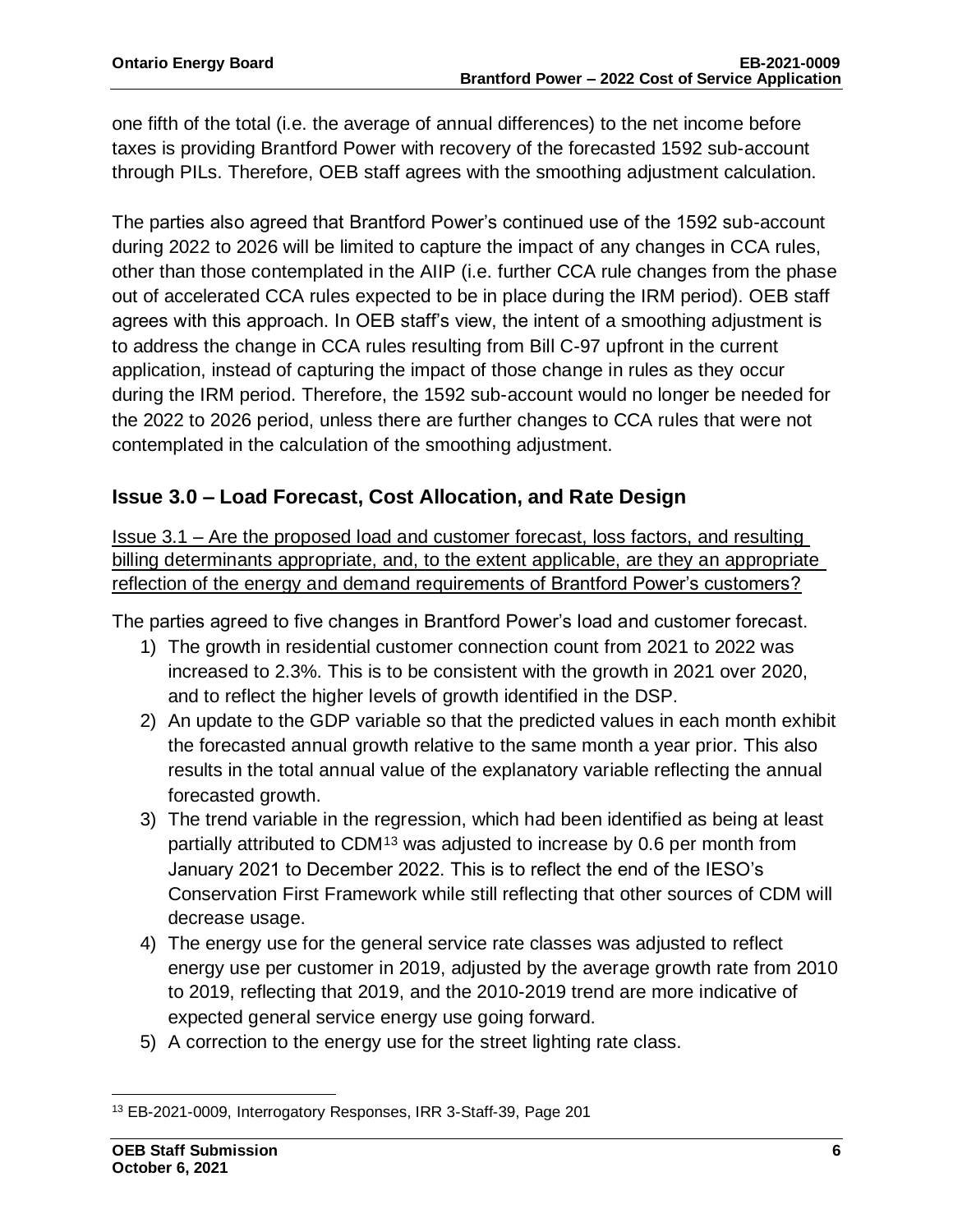In the context of the settlement proposal, OEB staff does not have any concerns with the proposed load forecast of 970 GWh, 1,509 MW and 48,839 customers and connections as shown in Table 3.1A of the settlement proposal. This reflects an increase of 41 GWh, 34 MW and 1,030 customers over the initial proposal. OEB staff submits that the agreed-upon load and customer connection forecasts are reasonable.

#### Issue 3.2 - Are the proposed cost allocation methodology, allocations, and revenue-tocost ratios, appropriate?

The parties agreed that the count of customers in the  $GS < 50$ kW and  $GS > 50$  kW rate classes using secondary distribution assets is the same as the count of customers using line transformation assets. This reflects an understanding that customers who use their own transformers do not rely on the distributor's secondary distribution assets.

Brantford Power updated its load profiles for the purpose of determining updated coincident peak demand and non-coincident peak demand allocators. The parties accepted the results of the cost allocation using the updated load profiles but remain concerned about the methodology.

OEB staff agree that the updated demand allocators appear reasonable and support their use. OEB staff does not have any concerns with the cost allocation agreed to by the parties.

#### Issue 3.3 - Are Brantford Power's proposals, including the proposed fixed/variable splits, for rate design appropriate?

The parties agreed that the fixed charges for the  $GS < 50$  kW and  $GS > 50$  kW rate classes be maintained at their current charges of \$31.88 and \$245.54 respectively, as these already exceed the allocated cost of the Minimum System with Peak Load Carrying Capability adjustment (commonly referred to as the ceiling).

OEB staff has no concerns with the rate design proposal.

#### Issue 3.6 - Is Brantford Power's request to amend the name and description of its GS 50 to 4,999 kW customer class to GS> 50 kW appropriate?

Parties agreed that the General Service 50 to 4,999 kW rate class would be modified in its description and applicability to be a General Service>50 kW rate class. Historically, the demand levels for these customers have fluctuated and therefore Brantford Power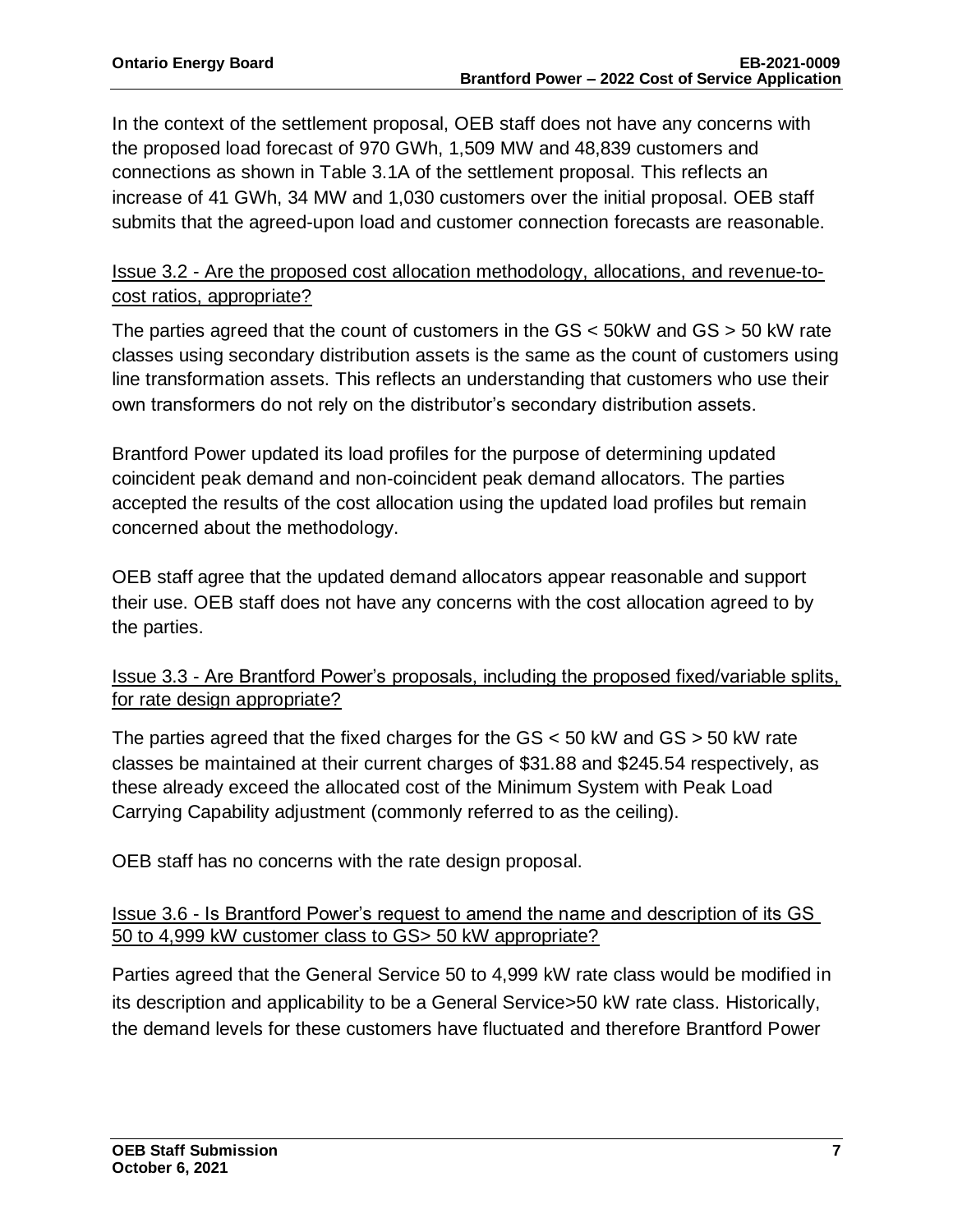proposed to re-name its industrial class to General Service>50 kW in order to correctly capture all industrial customers. 14

OEB staff has no concerns with Brantford Power's proposal to amend the General Service 50 to 4,999 kW class name and definition.

#### Issue 3.7 - Is Brantford Power's proposal to maintain the existing Interim status for the Standby charge appropriate?

As part of the settlement agreement, parties agreed to maintain the existing interim status for the standby charge.

While the Chapter 2 Filing Requirements state that distributors should request approval for its standby rates to be made final<sup>15</sup>, OEB staff does not take issue with the agreement reached by parties. OEB staff notes that there is no impact on the test year rates as there are no customers planned for the test year. Further, Brantford Power last applied this charge in 2015 and stated it will be in a better position to determine a rate based on cause causation in a future application. 16,17,18 OEB staff considers it reasonable to maintain the current rate interim at this time.

# **Issue 4.0 - Accounting**

Issue 4.1 - Have all impacts of any changes in accounting standards, policies, estimates and adjustments been properly identified and recorded, and is the rate-making treatment of each of these impacts appropriate?

During the course of the proceeding, it was noted that Brantford Power capitalizes the cost of overhead and underground inspections, and depreciates the capitalized amount over three years, as each section of the city is inspected every three years.<sup>19</sup> Brantford Power views these inspections as major inspections and began capitalizing them in its 2015 audited financial statements.<sup>20</sup> If these inspections were expensed in the 2022 test year instead of capitalized, Brantford Power estimated that this would decrease revenue

<sup>14</sup> EB-2021-0009, Application, Exhibit 9, Page 15

<sup>&</sup>lt;sup>15</sup> Filing Requirements for Electricity Distribution Rate Applications – 2021 Edition for 2022 Rate Applications – Chapter 2 Cost of Service, June 24, 2021, Page 51

<sup>16</sup> EB-2021-0009, Application, Exhibit 7, Page 14

<sup>&</sup>lt;sup>17</sup> Brantford Power noted that it has prospective customers interested in connecting new load displacement generation for which the customers may request backup power/standby/reserved capacity. These arrangements are tentative and are in early stages of discussions, and any such arrangements are beyond the 2022 test year.

<sup>18</sup> EB-2021-0009, Brantford\_IRR\_Redacted\_20210810, 7-Staff-95

<sup>19</sup> EB-2021-0009, Interrogatory Responses, IRR SEC-PS-10, Page 65

 $20$  Ibid.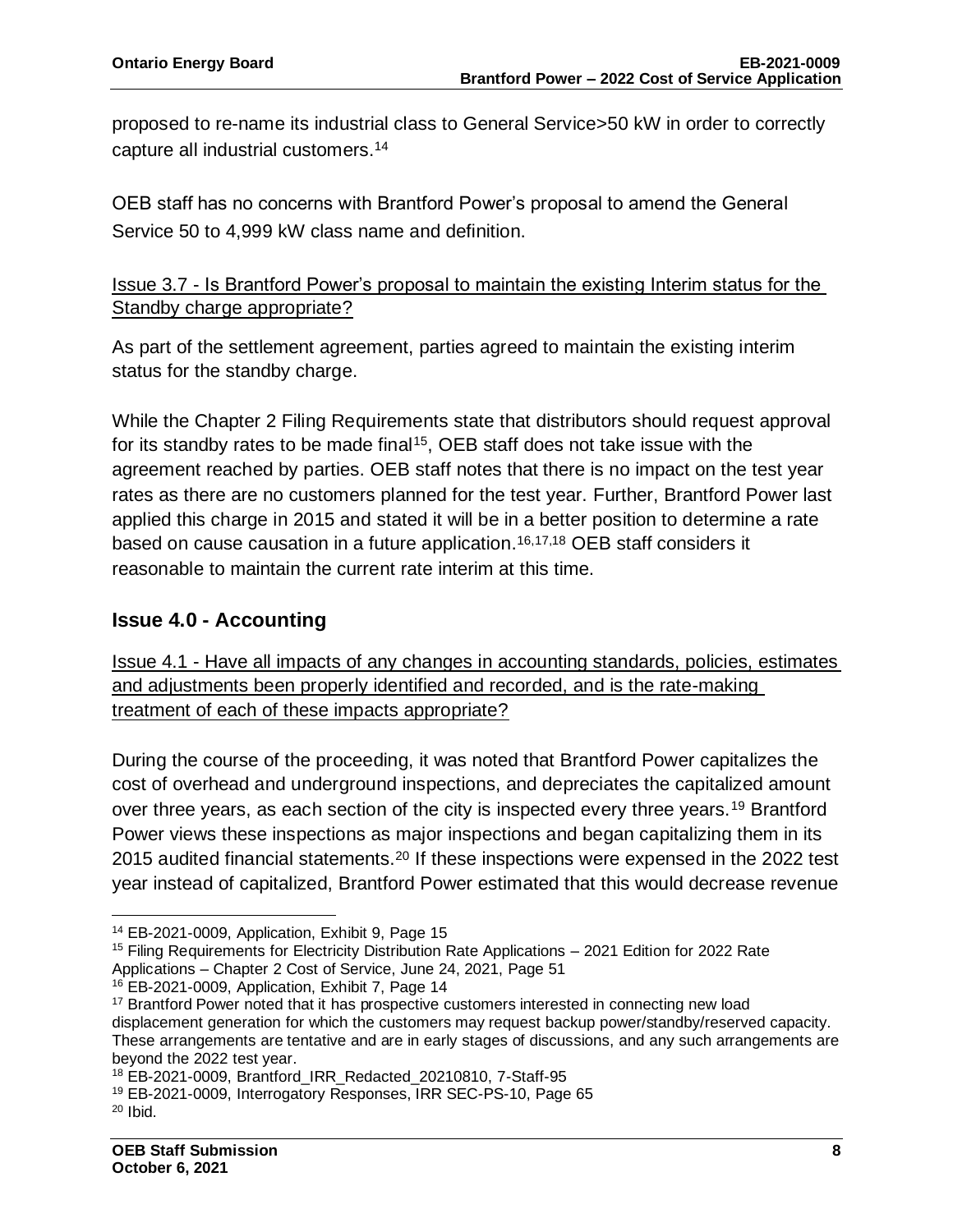requirement by approximately \$12k.<sup>21</sup>

In the settlement proposal, it is noted that intervenors do not agree that the overhead and underground inspection programs should be capitalized, however the impact on the revenue requirement in this application is immaterial.

OEB staff notes that Article 410 of the Accounting Procedures Handbook states the following: <sup>22</sup>

A condition of continuing to operate an item of property, plant and equipment (for example, an aircraft) may be performing regular major inspections for faults regardless of whether parts of the item are replaced. When each major inspection is performed, its cost is recognised in the carrying amount of the item of property, plant and equipment as a replacement if the recognition criteria are satisfied.

In OEB staff's view, it is arguable whether capitalizing overhead and underground inspections as major inspections is in accordance with Modified International Financial Reporting Standards (MIFRS).<sup>23</sup> However, given the immaterial impact of capitalizing or expensing overhead and underground inspections in this particular application, OEB staff does not take issue with the agreed-upon treatment of the inspections for regulatory purposes in this case.

Issue 4.2 - Are Brantford Power's proposals for deferral and variance accounts, including the balances in the existing accounts and their disposition, requests for discontinuation of accounts, and the continuation of existing accounts, appropriate?

In the settlement proposal, parties agreed to dispose of Brantford Power's Group 1 Deferral and Variance Account (DVA) balances (credit of \$167,945) as at December 31, 2020, and Group 2 and Lost Revenue Adjustment Mechanism Variance Account (LRAMVA) balances (debit of \$408,838) as at December 31, 2020<sup>24</sup>, including forecasted interest to December 31, 2021. All DVA balances are to be disposed over a one-year period.

OEB staff supports the settlement proposal reached by parties and makes the following submission on particular aspects of the DVAs.

<sup>21</sup> EB-2021-0009, Interrogatory Responses, IRR SEC-PS-10, Page 65

<sup>22</sup> Page 12, Article 410 of Accounting Procedures Handbook effective January 1, 2012

<sup>&</sup>lt;sup>23</sup> MIFRS represents the accounting standard International Financial Reporting Standards, as modified for regulatory purposes by the OEB.

<sup>&</sup>lt;sup>24</sup> Some Group 2 accounts include forecasted 2021 balances as noted below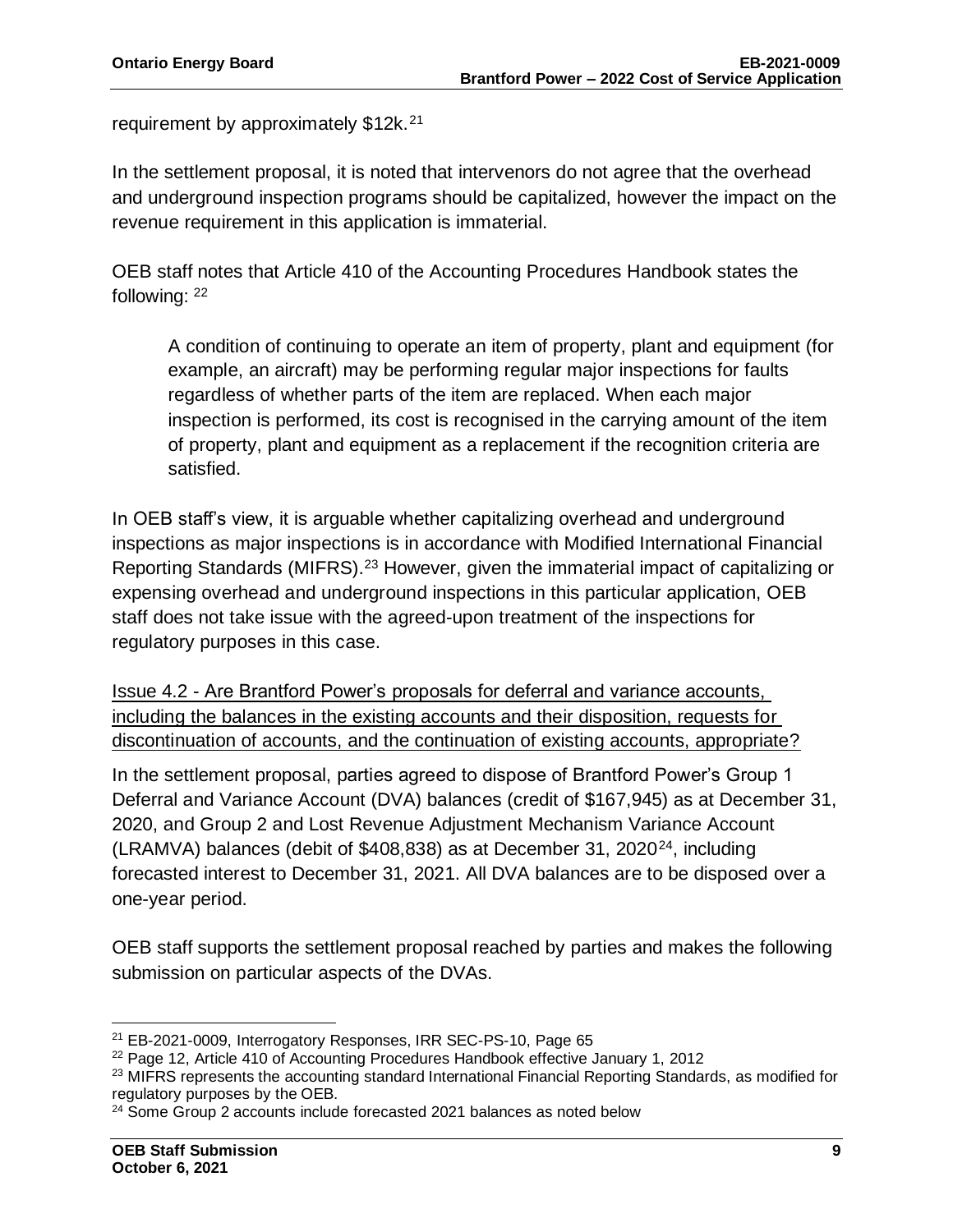#### **Forecasting Certain Group 2 Balances**

Parties have agreed to disposition of forecasted 2021 balances for the below accounts and have agreed to the subsequent closure of those accounts, except for Account 1592, Sub-account CCA Changes:

- Account 1518 Retail Cost Variance Account Retail
- Account 1548 Retail Cost Variance Account STR
- Account 1508 Other Regulatory Assets, Sub-account Lost Collection of Account Revenue
- Account 1508 Other Regulatory Assets, Sub-account OPEB Forecast Cash vs Accrual
- Account 1592 PILS and Tax Variance, Sub-account CCA Changes Variance

OEB staff notes that, typically, audited balances are disposed, but there are exceptions to this requirement. For example, in the disposition of retail service charge related variance accounts and sub-account for Pole Attachment Revenue Variance, the OEB may consider disposing forecasted amounts up to the effective date of rebased rates.<sup>25</sup> Regarding retail service charge related variance accounts, Brantford Power has confirmed that it is able to forecast the 2021 balance in Accounts 1518 and 1548 with reasonable accuracy.<sup>26</sup> Therefore, OEB staff supports the settlement reached by parties for these two accounts. Regarding the Pole Attachment Revenue Variance sub-account, parties accepted Brantford Power's proposal not to forecast 2021 balance. Brantford Power indicated that the 2021 balance cannot be forecasted with reasonable certainty at this time. However, the sub-account will be discontinued effective January 1, 2022.<sup>27</sup> OEB staff takes no issue with this approach.

Regarding the 1508 sub-account for Lost Collection of Account Revenue and 1508 subaccount for OPEB Forecast Cash vs Accrual, OEB staff notes that due to the nature of these accounts, the 2021 balances are known and will not change. Regarding the 1592 sub-account for CCA changes, OEB staff notes that Brantford Power will have actual data for the majority of the 2021 year to use in its calculation of the forecasted 2021 balance. Furthermore, as noted under the PILs section of Issue 2.0, parties have agreed that the 1592 sub-account will be limited to only capture the impact of any further changes in CCA rules, other than those contemplated in the AIIP. Therefore, absent any new changes to the rules governing CCA during the 2022 to 2026 period, journal entries to the sub-account are not generally expected. OEB staff's view is that there would be regulatory efficiencies to be gained and less intergenerational inequity

 $25$  Pages 58 and 71 of the Chapter 2 Filing Requirements for Electricity Distribution Rate Applications – 2021 Edition for 2022 Rate Applications, June 24, 2021

<sup>26</sup> EB-2021-0009, Interrogatory Responses, IRR 9-Staff-101, Pages 438-439

<sup>27</sup> EB-2021-0009, Interrogatory Responses, IRR 9-Staff-100, Pages 435-437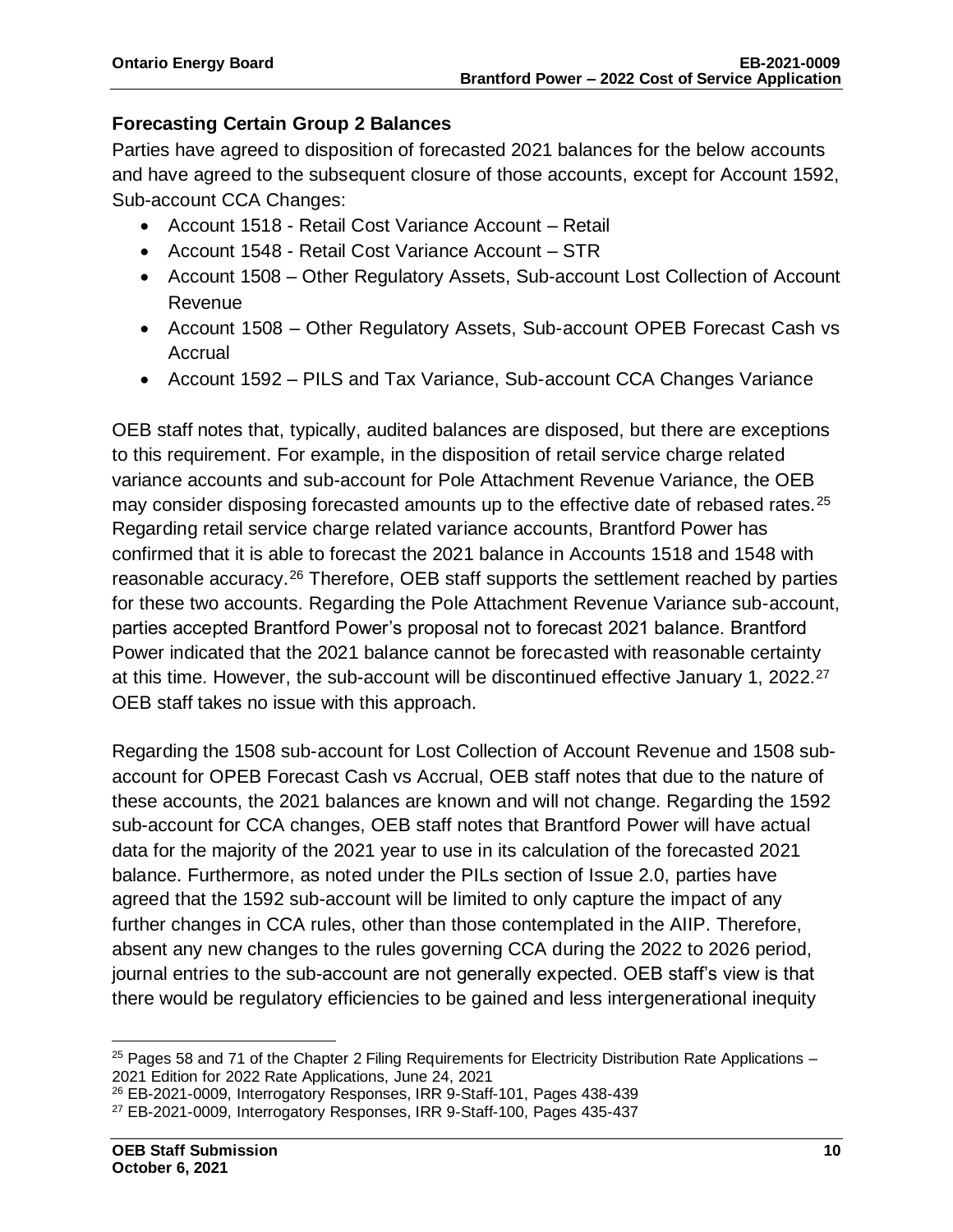by disposing the forecasted 2021 balances in these three accounts in the current application and subsequently closing the accounts (except for the 1592 sub-account), rather than waiting for the 2021 balances to be audited and be disposed in Brantford Power's next cost of service proceeding (expected for 2027 rates).

#### **Account 1509 – Impacts Arising from the COVID-19 Emergency**

The OEB issued its *Report on the Regulatory Treatment of Impacts Arising from the COVID-19 Emergency* (COVID-19 Report) on June 17, 2021<sup>28</sup> (i.e., after the filing of Brantford Power's 2022 rebasing application). As part of its interrogatory responses, Brantford Power provided its re-assessed balances in Account 1509 – Impacts Arising from the COVID-19 Emergency in consideration of the rules for the account set out in the COVID-19 Report and proposed disposition.<sup>29</sup> The claim amount is as follows:

| <b>Sub-Account</b>                                      | Balance (\$) |
|---------------------------------------------------------|--------------|
| Sub-account Impacts from Complying with                 | 12,500       |
| Government/OEB-initiated Customer Relief Programs       |              |
| Sub-account Bad Debt                                    | 92,646       |
| Sub-account Capital-related Revenue Requirement Impacts |              |
| Sub-account Other Costs and Savings                     | 109,956      |
| <b>Account Total</b>                                    | 215,102      |
| <b>Claim Amount (50% of account total)</b>              | 107,551      |

Parties have agreed not to dispose of Account 1509 in this application and to continue the account after rebasing. OEB staff notes that the COVID-19 Report indicated that ideally, disposition of Account 1509 would be in conjunction with a utilities first costbased rates proceeding following issuance of the report and that Account 1509 would remain in effect until that rebasing application, when it is reasonable to presume that rates may be reset reflecting the revised operating conditions facing the utility.<sup>30</sup> However, OEB staff does not take issue with the agreed-upon approach, given the timing of the COVID-19 Report issuance and the filing of the application.

Brantford Power stated that it proposed to continue the account because of the ongoing uncertainty related to the pandemic. Brantford Power also noted that it was not possible to forecast COVID-19 impacts and incorporate it into the test year upon rebasing.<sup>31</sup> As noted above, the COVID-19 Report was issued after Brantford Power's application was

<sup>28</sup> EB-2020-0133, June 17, 2021

<sup>&</sup>lt;sup>29</sup> EB-2021-0009, Interrogatory Responses, IRR 9-Staff-105, Pages 444-451

 $30$  Pages 38 and 46

<sup>31</sup> EB-2021-0009, Interrogatory Responses, IRR 4-Staff-121, Page 20, IRR 4-Staff-123, Page 22, IRR 9- Staff-143, Pages 47-53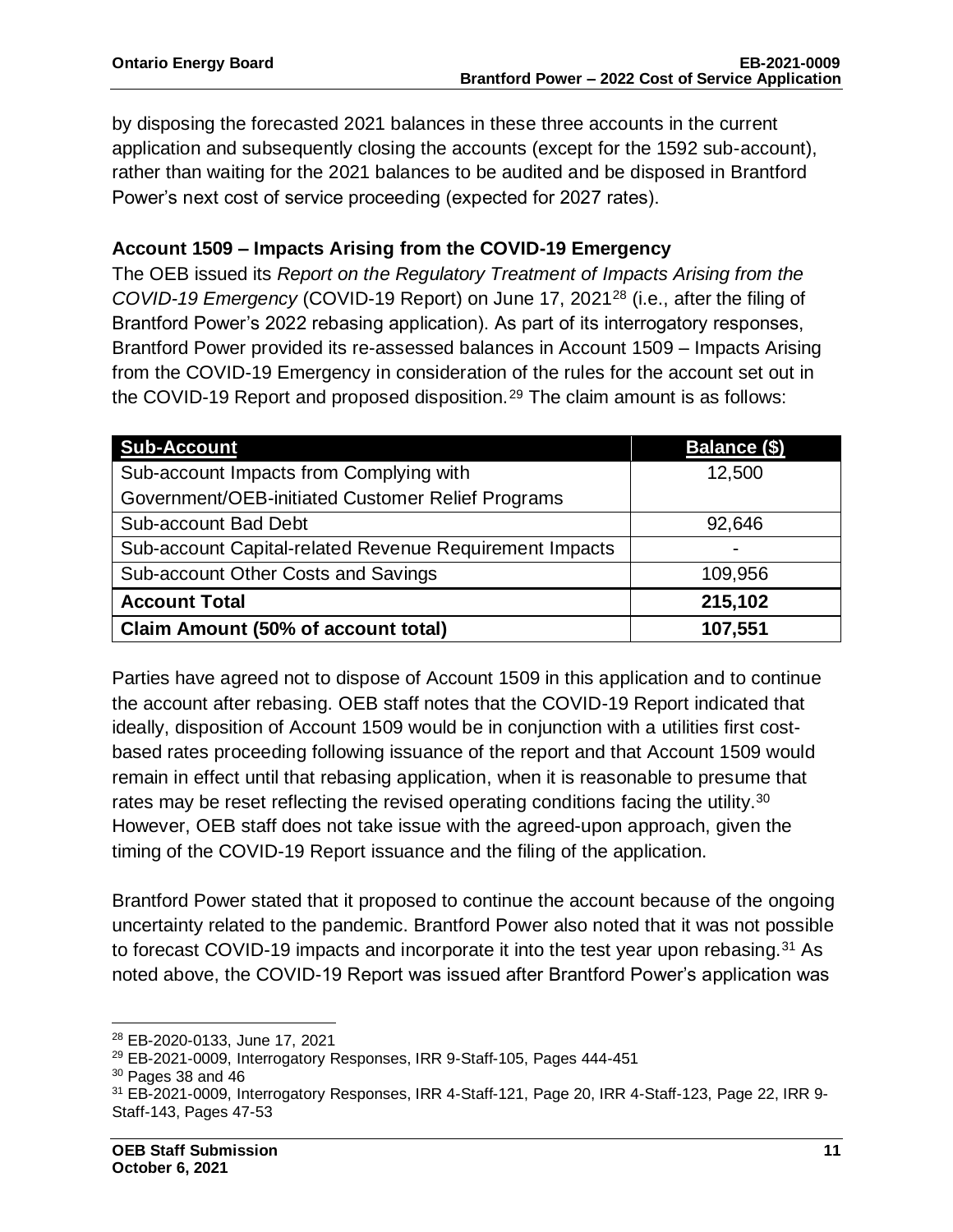filed. In its interrogatory responses, Brantford Power updated its Account 1509 claim, but did not provide an update to incorporate COVID-19 impacts into the revenue requirement. In OEB staff's view, there has also been insufficient opportunity for discovery on Brantford Power's updated Account 1509 disposition request. Therefore, OEB staff submits that the approach in the settlement proposal for Account 1509 is reasonable in this case.

#### **Issue 5.0 Other**

#### Issue 5.1 - Is the proposed effective date (i.e. January 1, 2022 for 2022 rates appropriate?

The parties have agreed to an effective date of January 1, 2022. Brantford Power filed this application on May 12, 2021, approximately 12 days after the established deadline for January 1 filers. The only other minimal delay in this proceeding is the one-week extension requested to file a complete settlement proposal, which was granted by the OEB.<sup>32</sup>

OEB staff agrees that an effective date of January 1, 2022 is appropriate.

The settlement proposal further notes that should the OEB be unable to issue a final rate order for this application by December 1, 2021, the 2021 rates should be deemed interim as of January 1, 2022 and Brantford Power will calculate foregone revenue rate riders for the lost revenues associated with distribution revenue resulting from the difference between the effective and implementation dates to be included with the Tariff of Rates.<sup>33</sup>

OEB staff submits that if a decision and final rate order cannot be issued in time for January 1, 2022 implementation, Brantford Power should be allowed to recover any forgone revenue between its current rates and new rates effective January 1, 2022.

<sup>32</sup> EB-2021-0009, PO2\_Brantford Power CoS\_20210922, September 22, 2021

<sup>33</sup> EB-2021-0009, Settlement Proposal, Page 45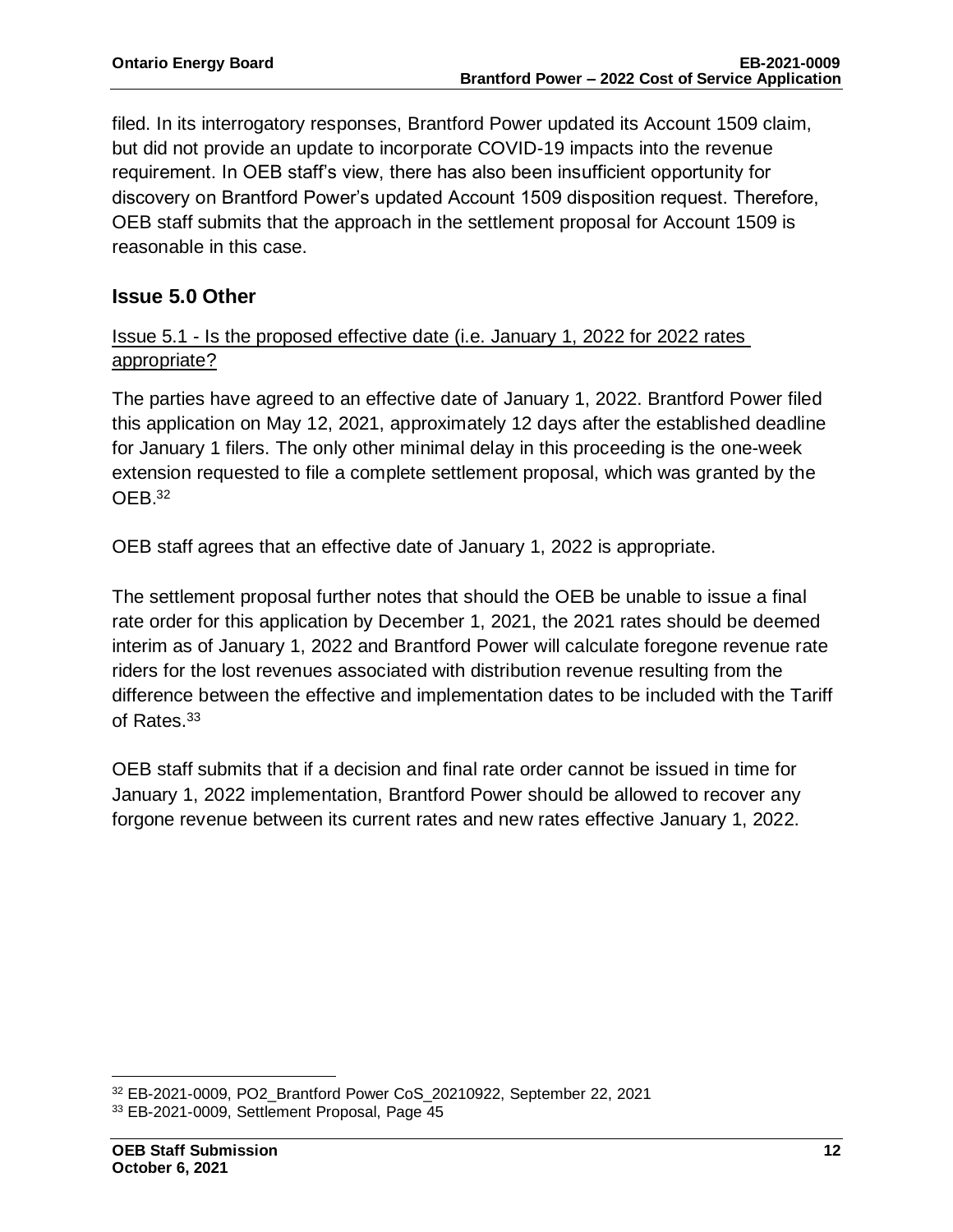Issue 5.2 – Are the amounts proposed for inclusion in rate base for the Incremental Capital Module approved in EB-2019-0022 and the proposed treatment of the associated true-up appropriate?

Brantford Power requested to bring into rate base facility assets for its portion<sup>34</sup> of a new building for which funding had previously been approved through an ICM request. Brantford Power's employees moved into the facility during 2020 once the building was substantially completed. There is some remaining spending expected in 2021, however, Brantford Power stated that these items do not affect the current usefulness of the facility.<sup>35</sup>

In Brantford Power's 2020 IRM application<sup>36</sup>, the projected costs for the acquisition and renovations of the facility were \$15,028,188. Based on Brantford Power's materiality threshold, the maximum eligible capital amount that was approved by the OEB was \$13,206,717. In the 2020 IRM proceeding there was no application of the half-year rule since the ICM application was not for the year immediately prior to rebasing. In its 2020 IRM decision, the OEB approved a March 1, 2020 effective date for the associated ICM rate riders (i.e., 10-months). 37

In the current application, Brantford Power indicated that the actual cost of the facility is \$14,829,117.<sup>38</sup> Brantford Power proposed that the half-year rule be used for depreciation in the first year the ICM assets went into service.<sup>39</sup> Brantford Power's proposed ICM true-up calculation credit of \$53,187<sup>40</sup> compared the following:

- for 2020: i) actual revenues collected for 10 months compared to ii) the full-year revenue requirement recalculated based on actuals<sup>41</sup>
- for 2021: i) forecasted revenues for 2021 equaling the approved full-year revenue requirement compared to ii) the full-year revenue requirement recalculated based on actuals.<sup>42</sup>

<sup>34</sup> EB-2021-0009, Application, Exhibit 2, Page 59 and Exhibit 1, Page 140, Brantford Power has kept a portion of its building out of rate base as it is tenanted (or intended to be). The capital costs associated with the facility not used for distribution purposes (net book value of building and used land) have been excluded from the calculation of average net fixed assets. Depreciation expense and PILS have been reduced accordingly in turn. Similarly, Brantford Power has only shown the allocated facility OM&A associated with the regulated/utility portion. Facility asset management OM&A budgets have been allocated among tenants based primarily on use of floor space.

<sup>35</sup> EB-2021-0009, Application, Exhibit 2, Pages 55-56

<sup>36</sup> EB-2019-0022

<sup>37</sup> EB-2019-0022/EB-2019-0031, Decision and Rate Order, January 23, 2020, Pages 15-16

<sup>38</sup> EB-2021-0009, Application, Exhibit 2. Page 56

<sup>39</sup> EB-2021-0009, IRR 2-Staff-16, Page 88

<sup>40</sup> EB-2021-0009, IRR 2-SEC-16, Page 159

<sup>41</sup> EB-2021-0009, Interrogatory Responses, August 10, 2021, IRR 2-Staff-17, Pages 92-93  $42$  Ibid.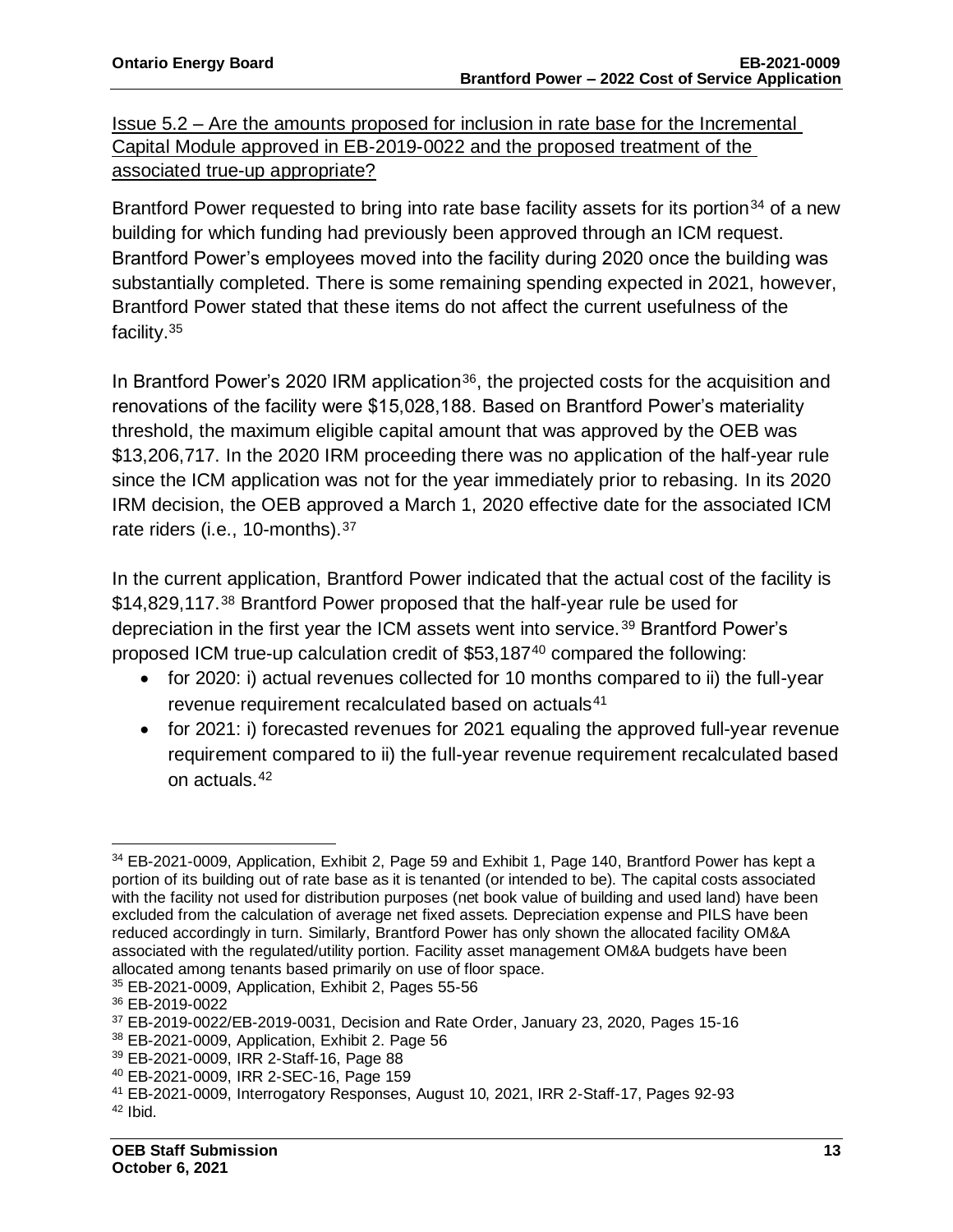In the settlement proposal, the parties have agreed on the following for the ICM true-up calculation and the addition of the ICM-funded assets into rate base:

- The ICM true-up for 2020 is to be calculated as proposed by Brantford Power, resulting in a debit amount of \$26,377. The ICM true-up for 2021 compares i) forecasted revenues equaling two times the actual June year-to-date 2021 revenues to ii) the full-year revenue requirement recalculated based on actuals, resulting in a credit amount of \$97,065. Brantford Power will be returning a credit of \$70,688 relating to 2020 and 2021 back to ratepayers.
- A symmetrical treatment between the addition of ICM assets into opening 2022 rate base and the calculation of the ICM rate rider as approved in Brantford Power's 2020 IRM application<sup>43</sup>. This means that ICM assets added to opening 2022 rate base applied a full-year's depreciation (instead of the proposed 6 months of depreciation) in the first year the assets were placed into service, resulting in a lower opening net book value in the 2022 test year than what was originally proposed.

The *Report of the Board: New Policy Options for the Funding of Capital Investments: The Advanced Capital Module* (ACM Report) states<sup>44</sup>:

If the Board approves the true-up of any variances for ACM/ICM projects at the next cost of service application, the recalculated revenue requirement relating to the actual ACM/ICM capital expenditures should be compared to the rate rider revenues collected in the same period, plus the carrying charges in the respective sub-accounts.

As noted above, Brantford Power's proposed calculation of the 2020 ICM true-up compares 10 months of revenues collected to the full-year approved revenue requirement. In OEB staff's view, the ACM Report does not contemplate this particular scenario whereby rate riders, if approved, are not approved to be effective for a full rate year. Though there is a mismatch in the comparison of 10 months of revenues collected to a full-year approved revenue requirement, OEB staff does not take issue with the true-up, as it is mainly offset by the agreed-upon treatment of the addition of ICM assets to rate base, as noted above.

However, OEB staff is of the view that the agreed-upon ICM true-up calculation is not the appropriate calculation. In OEB staff's view, the ICM true-up should compare 10 months of revenues collected to a pro-rated 10-month approved revenue requirement

<sup>&</sup>lt;sup>43</sup> OEB staff notes that while the ICM rate riders were calculated based on an approved full-year revenue requirement, rate riders were approved to be effective for 10 months in 2020. <sup>44</sup> EB-2014-0219, September 18, 2014, Pages 26-27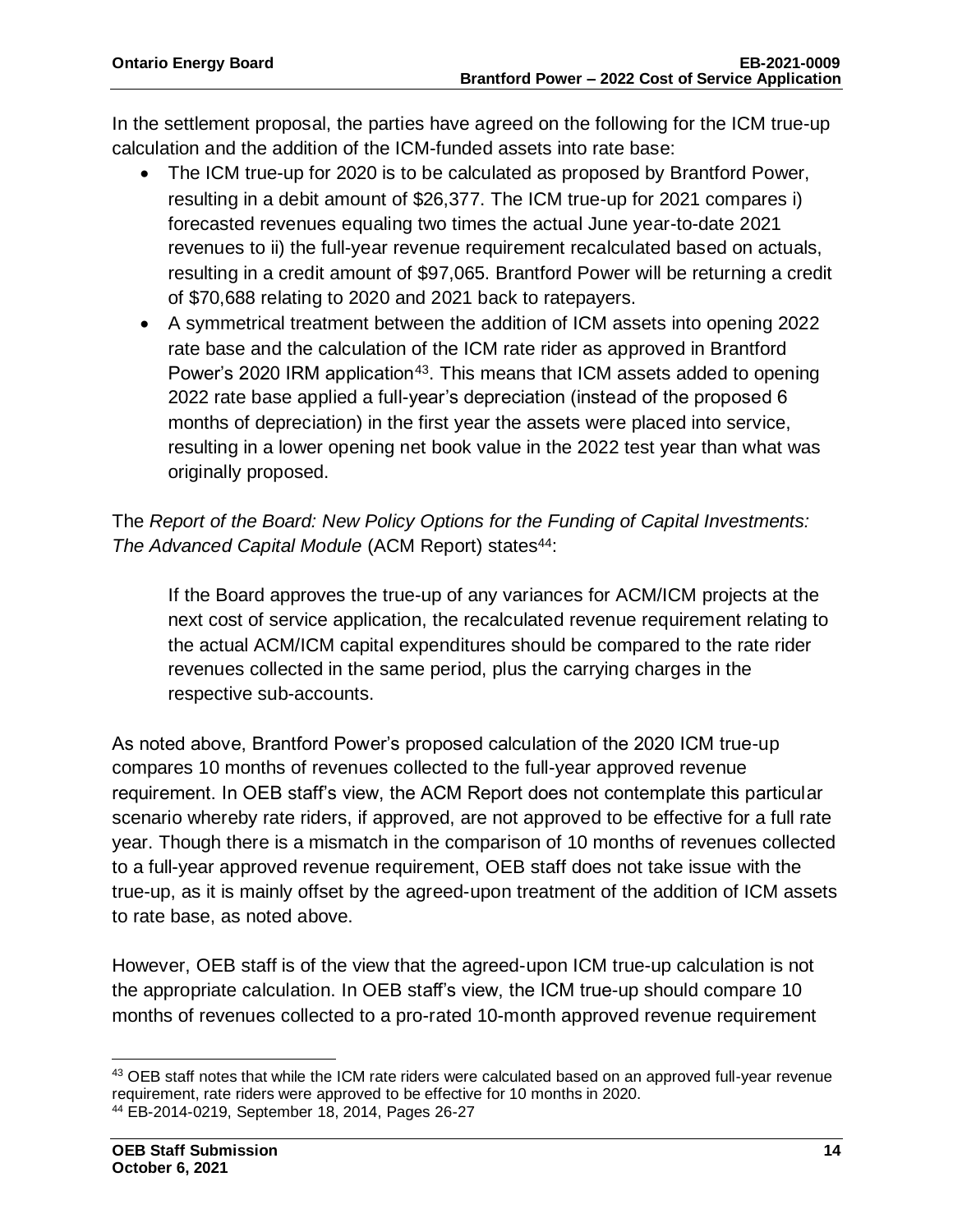for 2020. The OEB approved the ICM rate rider to be effective March 1, 2020 with consideration of the Q3 2020 in-service date of the building and Brantford Power staff's Q1 2020 date to move into the building. The OEB stated "[i]f rates are made effective January 1, 2020, the utilities would be provided funding as if the construction was completed and the building was fully in-service in December 31, 2019."<sup>45</sup> In OEB staff's view, the OEB's intention was not to provide a full year of ICM funding to Brantford Power. Truing up 10 months of revenues to the full-year revenue requirement, as settled upon, would effectively provide Brantford Power with a full year of funding, instead of 10 months of funding. This occurs as the rate rider revenues collected over 10 months would be insufficient for 12 months of revenue requirement and hence the missing two months of ICM rate rider revenues would be included conceptually in the true-up. In OEB staff's view, this is contrary to the OEB's decision in Brantford Power's 2020 IRM case noted above.

However, the issue with the ICM true-up calculation is mainly offset by the treatment of the addition of ICM assets into rate base, where a full year's depreciation (instead of 10 months') is applied against the assets in the first year the assets went into service. This results in a lower net book value of ICM assets that are added to the opening 2022 rate base. Therefore, conceptually, total funding over the life of the assets remains the same as in the case where both the true-up and first-year depreciation are based on a 10 month period. The net impact of the settled ICM treatment is only a timing issue, whereby Brantford Power is receiving the two months of additional funding in question now (i.e. when the ICM true-up is disposed to customers in this application) rather than throughout the life of the asset. Therefore, although OEB staff does not agree with the ICM true-up calculation, OEB staff accepts the settlement proposal on the ICM treatment and submits that Brantford Power ratepayers are not harmed by the proposed ICM treatment in the settlement proposal.

The ACM Report notes that, where there is a material difference in the ICM true-up calculation, the OEB may direct that the over/under collection be refunded to/recovered from ratepayers. OEB staff notes that even though the ICM true-up is not a material amount, it is a credit amount to be returned to ratepayers and, for all of the reasons set out, OEB staff does not oppose the disposition of the ICM true-up.

Issue 5.3 - Has Brantford Power responded appropriately to the prior Accounting Orders from the 2017 Cost of Service Application (EB-2016-0058) and the 2020 Incentive Ratesetting Mechanism Application (EB-2019-0022)?

#### **Accounting Order from 2017 Cost of Service Application**

In Brantford Power's 2017 cost of service, the parties to the settlement proposal in that

<sup>45</sup> EB-2019-0022 | EB-2019-0031, Decision and Rate Order, January 23, 2020, Page 16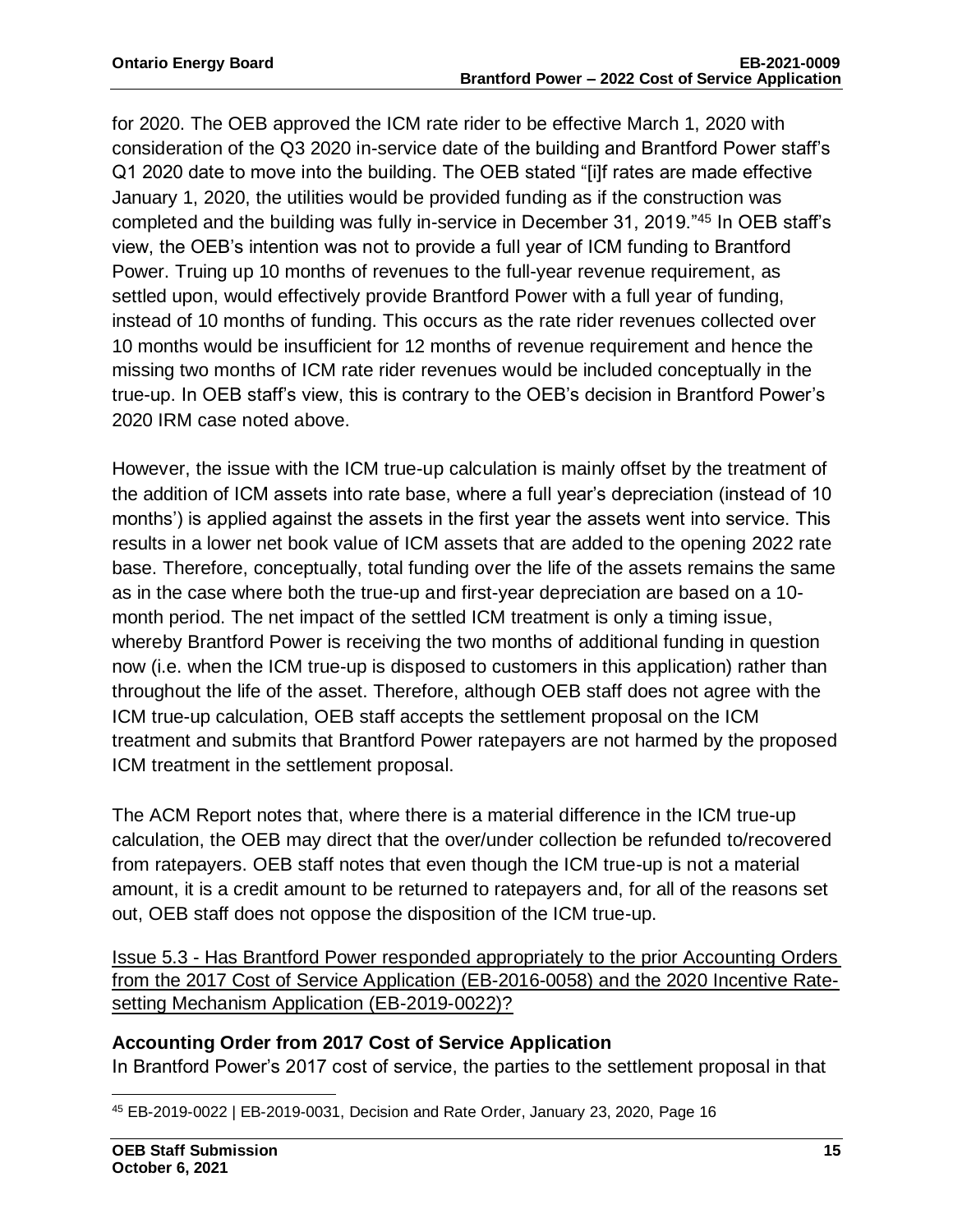proceeding agreed to establish Account 1508 – Other Regulatory Assets, Sub-Account - OPEBs Forecast Cash versus Forecast Accrual Differential Deferral Account, effective January 1, 2017. Parties agreed that Brantford Power will only seek to dispose of the balance in this account at its next cost of service rate application if the OEB determines that distributors may recover Other Post Employment Benefits (OPEBs) in rates using a forecasted accrual accounting methodology.<sup>46</sup> The OEB identified the default approach to recovering pension and OPEBs in the *Report of the Ontario Energy Board: Regulatory Treatment of Pension and Other Post-Employment Benefits (OPEBs) Costs*, issued September 2017, to be the accrual method.

As part of its interrogatory responses in the current proceeding, Brantford Power updated the DVA Continuity Schedule to include the 2021 transactions for disposition for this account.<sup>47</sup> As part of the settlement proposal in this proceeding, parties have agreed to dispose the 2021 forecasted balance of a debit of \$322,570 and close the account effective January 1, 2022. As noted under Issue 4.2, OEB staff supports the settlement reached by the parties.

#### **Accounting Order from 2020 IRM Application**

In Brantford Power's 2020 IRM Partial Decision and Order, the OEB approved Brantford Power's request to establish a new variance account related to lost revenues associated with the elimination of the Collection of Account Charge (i.e., Account 1508 - Other Regulatory Assets, Sub-account Lost Revenue for Collection of Account).<sup>48</sup> Effective July 1, 2019, this account records the annual lost revenues equal to Brantford Power's revenue offset from its approved Collection of Account charge of \$440,889 from its 2017 cost of service rate application. For 2019, the amount recorded will be net of any revenues collected in 2019, before the charge was eliminated. The account will be disposed at Brantford Power's next rebasing application and discontinued thereafter. 49

As part of its interrogatory responses in the current proceeding, Brantford Power updated the DVA Continuity Schedule to include the 2021 transactions for disposition for this account.<sup>50</sup> As part of the settlement agreement, parties have agreed to dispose the 2021 forecasted balance of debit of \$1,275,263 and close the account effective January 1, 2022. As noted under Issue 4.2, OEB staff supports the settlement reached by parties.

<sup>46</sup> EB-2016-0058, Settlement Proposal, November 3, 2016, Page 41

<sup>47</sup> EB-2021-0009, Interrogatory Response to 9-Staff-102, August 10, 2021

<sup>48</sup> EB-2019-0020, Partial Decision and Interim Rate Order, January 2, 2020, Pages 11-13 and Schedule B <sup>49</sup> Ibid.

<sup>50</sup> EB-2021-0009, Interrogatory Response to 9-Staff-103, August 10, 2021